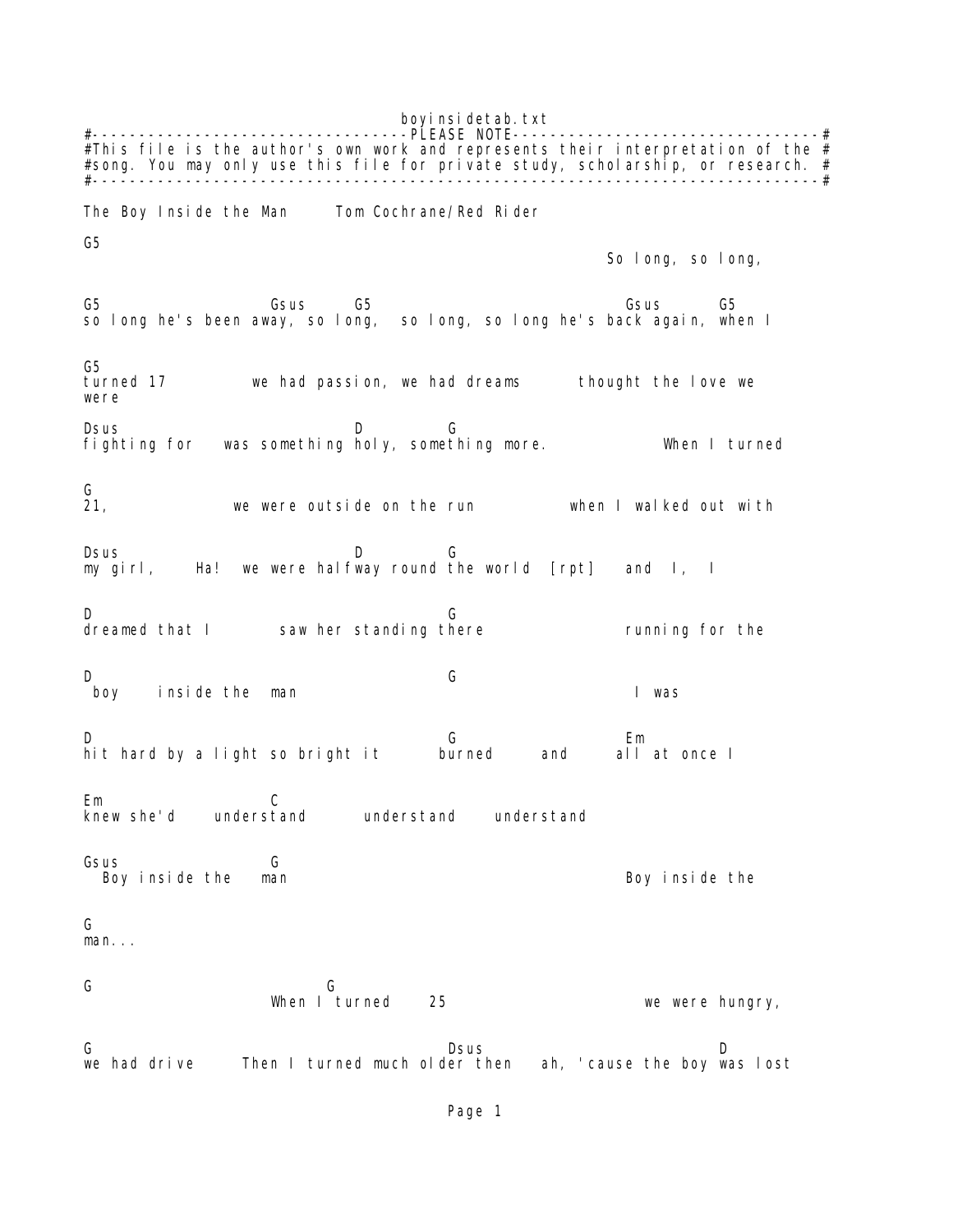boyinsidetab.txt G G in pride Now I've just turned 31 and I have lost and I have G Dsus D won still I've kept my dreams alive 'cause the boy will never G D die and I dreamed that I saw her standing G D there **running** for the boy inside the man G D I was hit hard by a light so bright it G G Em **Em Em C** burned and all at once I knew she'd understand C General Contract of the Contract of General Contract of General Contract of General Contract of General Contract O the boy inside the man Green in the Green of Green in the Green of Green in the Green of Green in the G the boy inside the man! Green in the Green of Green in the Green of Green in the Green of Green in the G ah, do you understand??!!! [instrumental] Dsus  $[4]$  $\mathcal{C}$ [3] **Dsus** [2] C<sub>3</sub> G<sub>3</sub>  $\left[1\right]$  and I, I D G dreamed that I saw her standing there the running for the D G boy inside the man............. I was D G Em hit hard by a light so bright it burned and all at once I Em C knew she'd understand understand understand and I D G dreamed that I saw her standing there running for the D G boy inside the man man I was D G Em hit hard by a light so bright it burned, and all at once I Em C knew she'd understand understand understand the boy Page 2